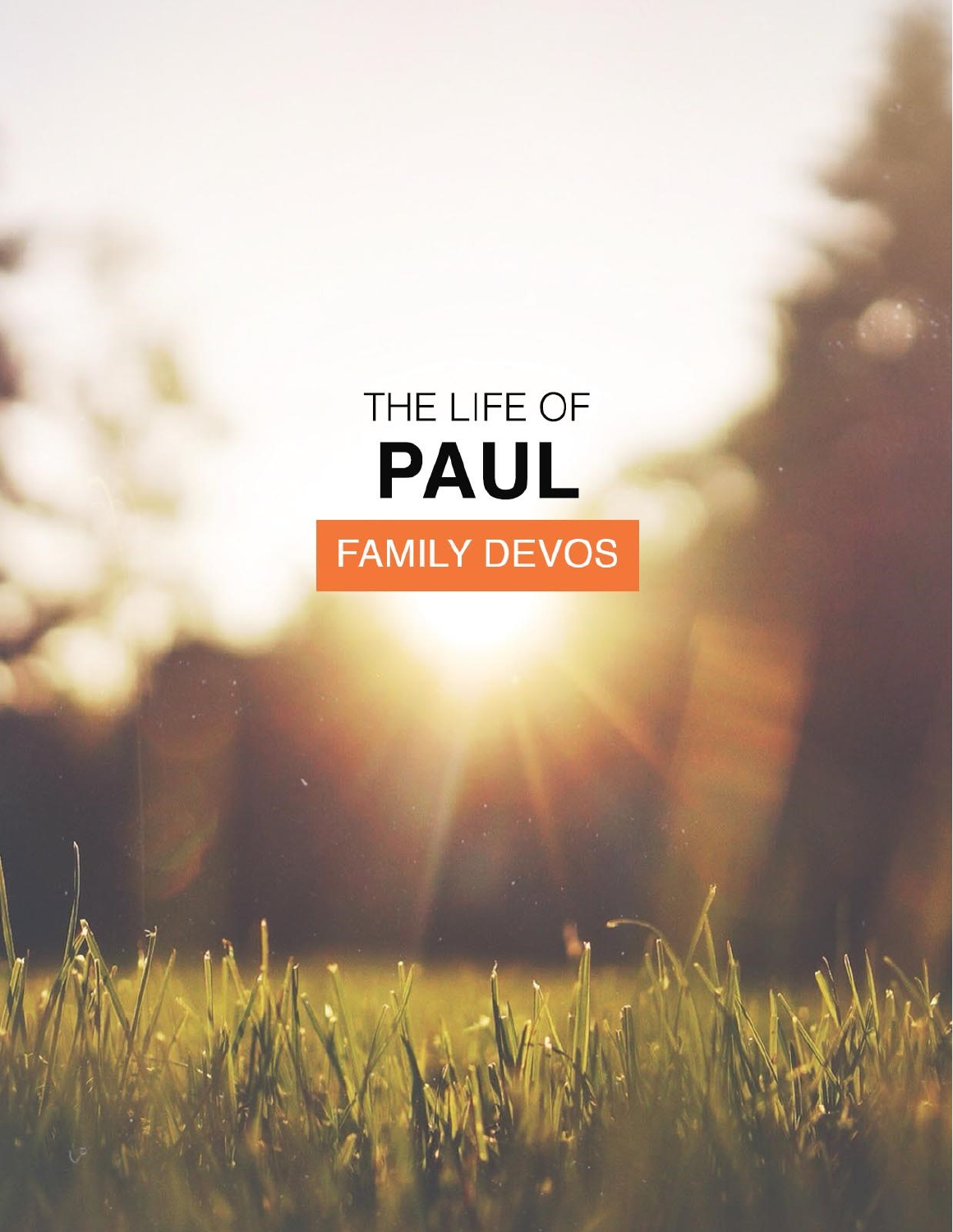## **Spirit-Powered**

## **Scripture:** Acts 19:1-20

#### **Memory Verse:** John 14:16

"And I will pray the Father, and He will give you another Helper, that He may abide with you forever."

### **For My Family:**

How you ever tried to use a flashlight with no batteries? You could have the nicest flashlight in the world, but without the power source, it can't do anything. The Christian life is like this. We are only able to follow Jesus if we have the power of the Holy Spirit inside of us. (It's important to point out in this analogy that the Holy Spirit is not just a power source, like a battery. He is a living being, the third Person of the Trinity, who gives believers the power to live for the Lord.) In today's story, we will see people who received the Spirit, Paul working by the power of the Spirit, and a group that tried to live without the Spirit.

The first part of our story is in Acts 19:1-7. Paul journeyed to Ephesus and met twelve men who had been baptized by John the Baptist, but had never received the power of the Holy Spirit or heard about Jesus. When Paul heard this, he told them about the Lord and baptized them, and they received the Holy Spirit. When the Spirit fell on them, they began speaking in different languages miraculously.

In verses 8-12, we see that the Holy Spirit was working powerfully through Paul in Ephesus. For two years, he preached in Ephesus about the Lord, and later on in the chapter we find out that many in that city believed. To accompany his preaching, the Holy Spirit did many miracles through Paul. In fact, the Spirit was working so powerfully through him that the dirty rags he was using when he worked were being used to heal people and cast out evil spirits. It's important to point out, this was not because Paul was so great or powerful. These miracles were happening because the Holy Spirit was working through him.

However, not everyone was working by the power of the Spirit. Verses 13-17 tell us that there were seven brothers who saw that Paul was doing miracles, and they wanted to do miracles too. The problem was, they didn't have the Holy Spirit inside of them. They tried casting out an evil spirit in the name of Jesus and Paul, but because they didn't have real faith in Jesus or the Holy Spirit living inside of them, the spirit beat them up and they ran away. The people of Ephesus took notice. Many of them burned their old magic books as they realized that they needed the Holy Spirit and that no other power was good enough.

We all need our walks with the Lord to be Spirit-powered. Everyone who believes in Jesus has the Holy Spirit living inside of them. The Spirit gives us power to live for the Lord, obey God's commands, and share the Gospel. He leads us, teaches us from God's Word, and shows us right from wrong. When we trust in our own strength, we won't be able to please the Lord, but by the power of the Spirit we can live the Christian life.